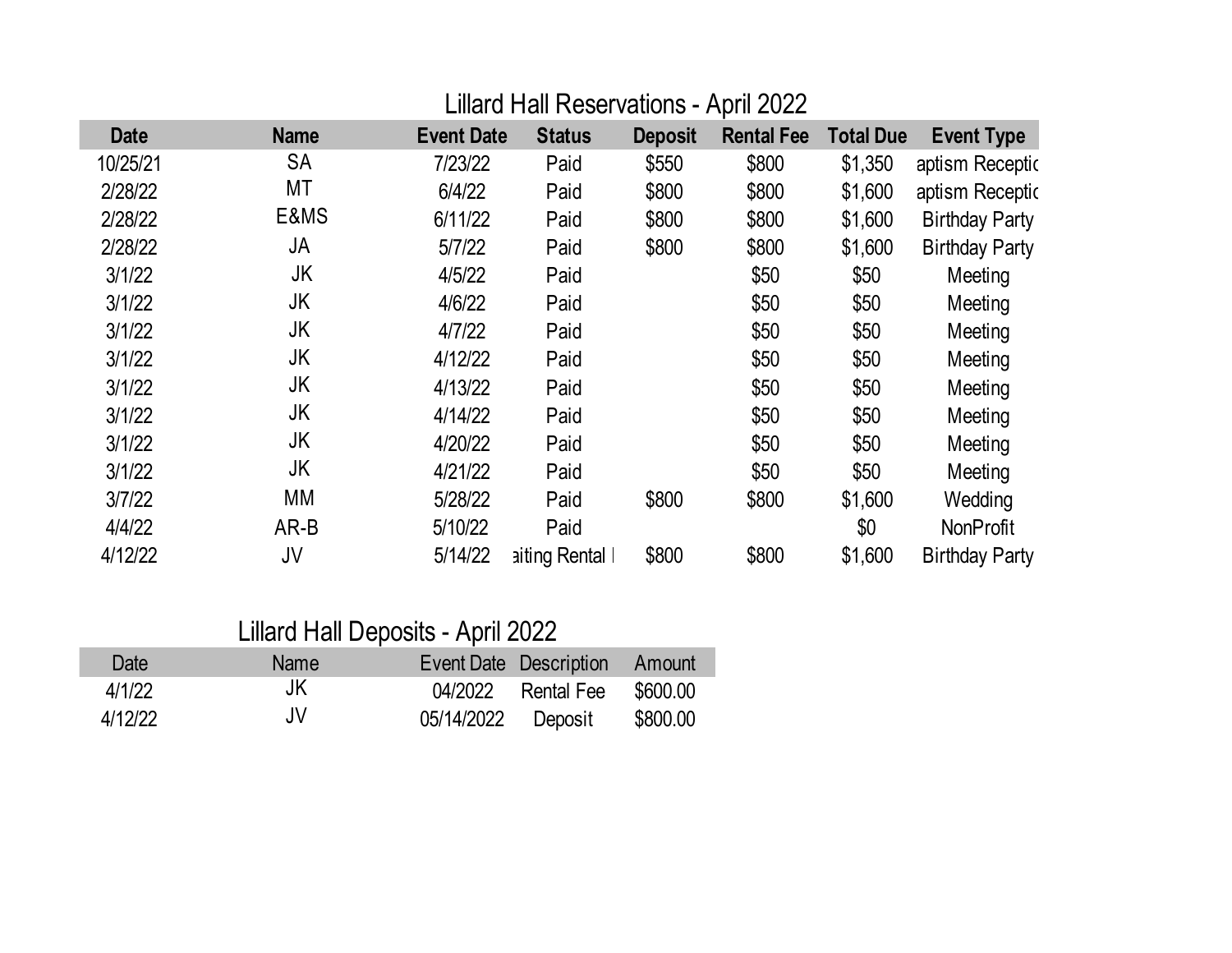

April 19, 2022

Auditor-Controller 625 Court Street Woodland, CA 95695

This letter is to inform you that the West Plainfield Fire Protection District's Board of Commissioners has approved for paymnent the bills listed below:

| <b>Allstar Fire Equipment</b> | 10,412.58 |
|-------------------------------|-----------|
| ATT (CalNet)                  | 44.20     |
| ATT (FirstNet)                | 189.20    |
| <b>Clark Pest Control</b>     | 110.00    |
| Ferrellgas                    | 12.80     |
| InterState Oil                | 991.72    |
| LEAF                          | 138.03    |
| PGE                           | 627.50    |
| Quill                         | 131.42    |
| Recology                      | 375.22    |
| <b>Scotts PPE Recon</b>       | 52.13     |
| <b>US Bank</b>                | 738.63    |

| Total: | \$13,823.43 |
|--------|-------------|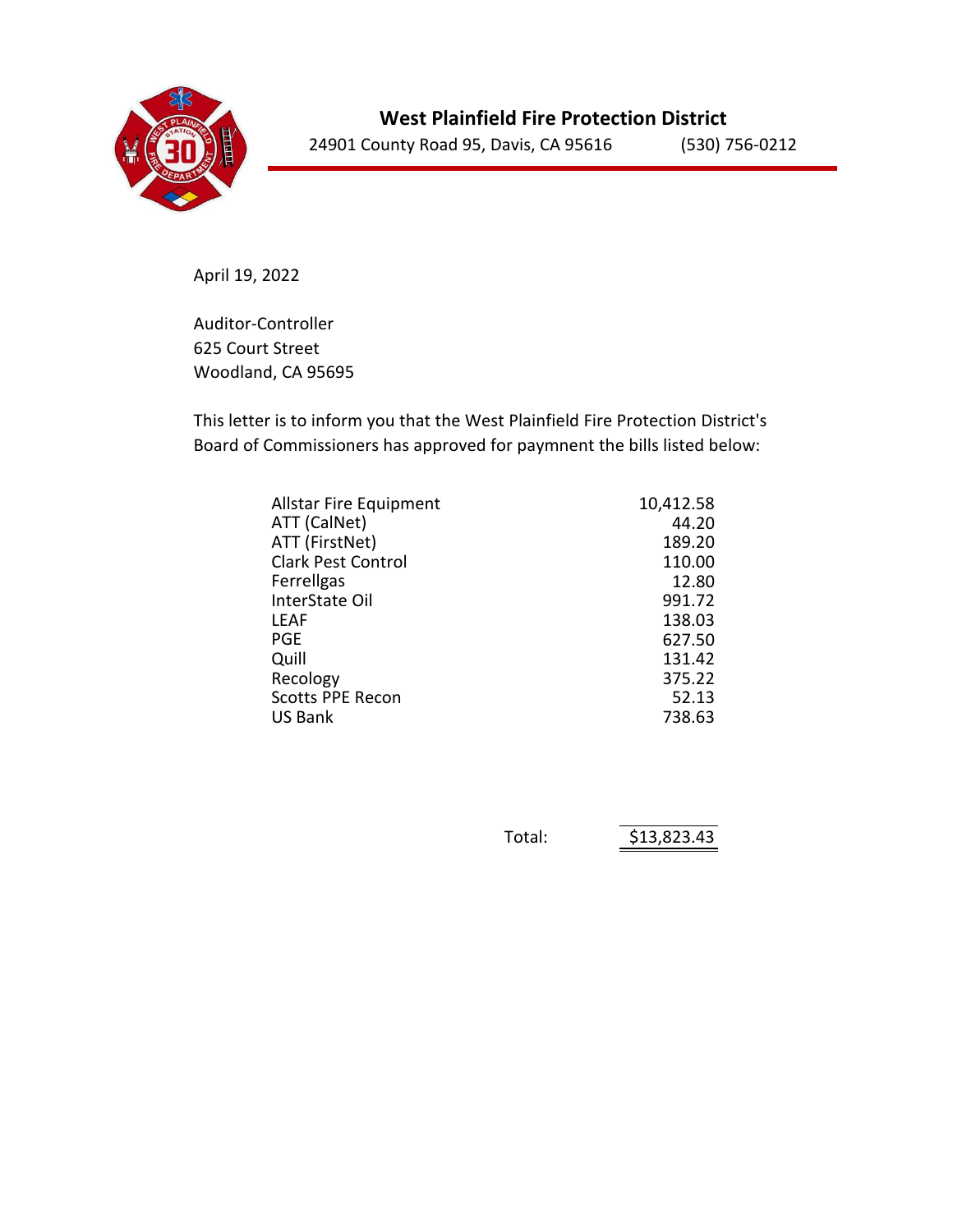

24901 County Road 95, Davis, CA 95616 (530) 756-0212

## **MINUTES STANDING COMMITTEE – BUDGET AND BENEFITS – MEETING April 4, 2022, at 5:30 pm**

Held In Person West Plainfield Fire Department 24901 County Road 95 Davis, CA 95616

# **1. Call the meeting to order (Chair Yeager)**

Chair Yeager called the meeting to order at 1733 hours. Present were:

Committee Members: Yeager and Guarino<br>Staff: Chief Rita, AC Stiles Chief Rita, AC Stiles, BC Wilson, and Capt Bravo

# **2. Public comment** - NONE

### **3. Discussion/Action**

- **a. Review Current Budget Usage - FYE 2022 (All)**
- **b. Projected Budget Usage - Remainder of FYE 2022 (Chief Rita)**
- **c. Potential Modification in Vacation Accrual and/or Cap (All)**
- **d. Potential Modification to Sick Leave Accrual and/or Cap (All)**
- **e. Begin Work on Proposed Budget – FYE 2023 (All)**

# **Budget**

Chief Rita presented a spreadsheet showing usage and anticipated usage for FYE 2022. Chief Rita explained that she has begun drafting the new FYE 2023 budget by starting with the categories and potential budget needs for those categories over which the District has little control as to cost. She explained that she does expect additional revenue between now and FYE 2022, and, of course, more expenditures. As previously noted at prior Board meetings, the Well work, scheduled transfer to the capital asset replacement reserve, and payment of invoices that should have been paid prior to FYE 2021 have all severely impacted FY 2021-2022 expenditures.

Nothing to present to the Board for consideration at this time.

# **Vacation/Sick/Holiday Accruals**

The budget and benefits committee had previously met and suggested the following vacation and sick leave accruals and caps: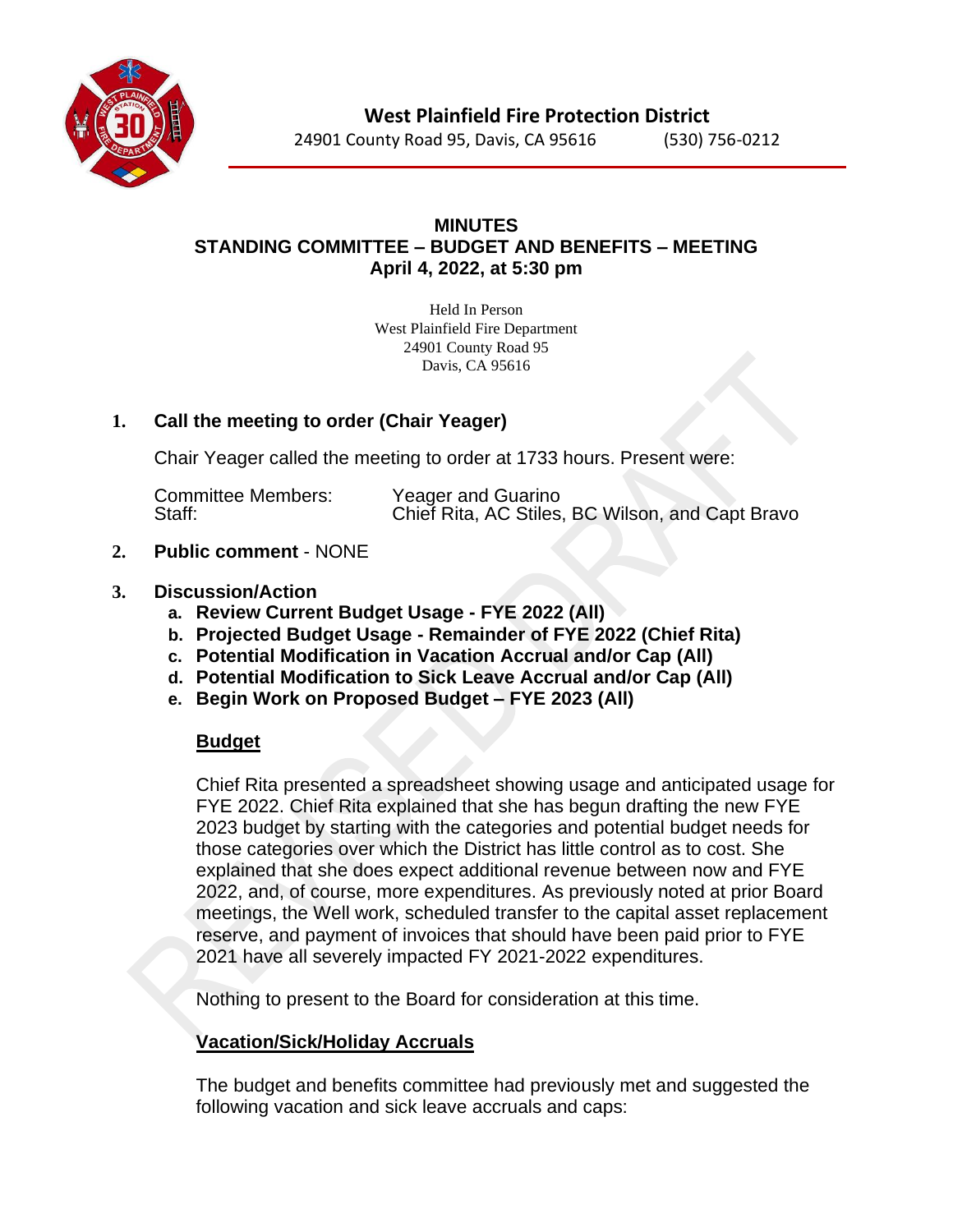#### Vacation

- After five years of service accrue 100 hours per year (based on 40 hour week; 56 hr week (48/96 shift) converts to 140 hours per year)
- After ten years accrue 120 hours per year (or 168 hours for 48/96 staff)

### **Sick**

- No change to accrual of 96 hours year (or 134.4 hours for 48/06 staff)
- Change cap from 912 hours to 320 hours (or from 1,236.8 to 448).

After that meeting, staff requested that we revisit those recommendations. Therefore, the above was not presented to the Board for approval. In the meantime, staff and board members have become concerned that our current benefits structure is insufficient to ensure retention of career staff. And, in fact, at least one career staff member has left since then because of lack of benefits. Finally, after the last round of interviews, it became apparent benefits would be an issue to recruiting and retaining qualify career staff.

The group reviewed benefits (holiday, sick, vacation) at Willow Oak, Winters, Dixon, and UCD. Holiday's recognized are listed below. Highlights of vacation and sick leave accruals of those departments are outlined below:

### **Willow Oak**

| <b>Years of Continuous Service</b>   | <b>Vacation Accrual Rate</b>                     |
|--------------------------------------|--------------------------------------------------|
|                                      |                                                  |
| From date of hire through $5th$ year | 10 calendar days/year (0.83 calendar days/month) |
| $6th$ through $10th$ year            | 15 calendar days/year (1.25 calendar days/month) |
| $11th$ through $15th$ year           | 20 calendar days/year (1.67 calendar days/month) |
| $16th$ through $20th$ year           | 25 calendar days/year (2.08 calendar days/month) |
| $21st$ through $25th$ year           | 30 calendar days/year (2.50 calendar days/month) |
| $26th$ year and thereafter           | 35 calendar days/year (2.92 calendar days/month) |

All regular full-time employees accrue sick leave with pay at the rate of 3.69 hours per each bi-weekly pay period. All regular shift employees accrue sick leave with pay on a pro-rated basis as compared with regular full-time employees.

 $111$ 

 $/$ 

/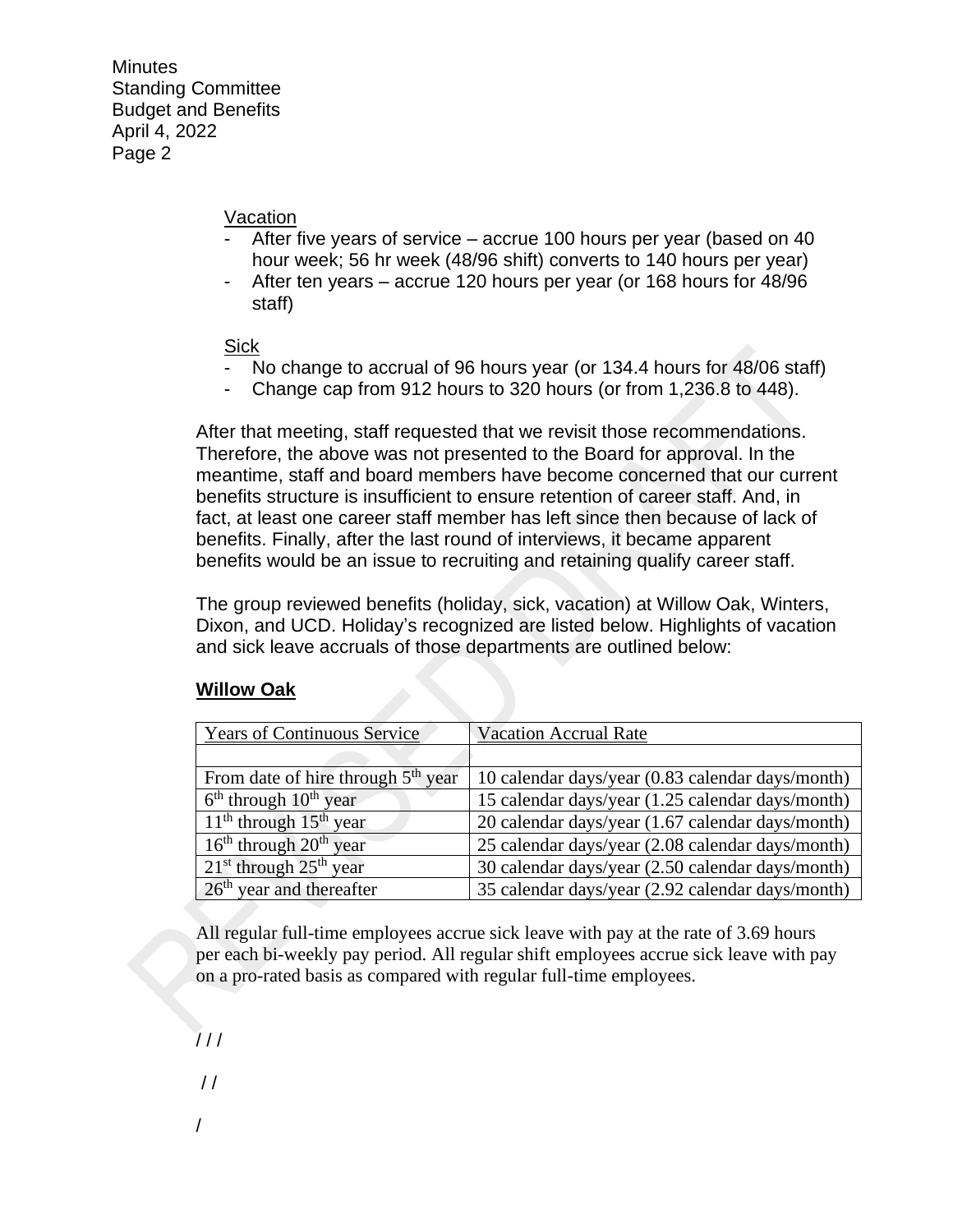### **Winters**

Vacation accrues as follows:

| 40-hour week employee     |           | 24-hour shift employee    |           |  |
|---------------------------|-----------|---------------------------|-----------|--|
| $0 - 3$ years             | 96 hours  | $0 - 3$ years             | 134 hours |  |
| $4 - 6$ years             | 120 hours | $4-6$ years 168 hours     |           |  |
| $7 - 9$ years             | 136 hours | $7 - 9$ years 190 hours   |           |  |
| $10 - 12$ years 160 hours |           | $10 - 12$ years 224 hours |           |  |
| 13 - 16 years 176 hours   |           | $13 - 16$ years 246 hours |           |  |
| $17 - 22$ years 200 hours |           | $17 - 22$ years 280 hours |           |  |
| $23 + \gamma$ ears        | 216 hours | $23 + \gamma$ ears        | 302 hours |  |

Sick leave accrues at 11.2 hours per month, with no cap. It does not appear they have a cap on vacation leave and wasn't clear if they pay out vacation on separation. As long as the employee takes at least one week off during the calendar year, they can cash out up to 80 hours of accrued vacation each year.

# **Dixon**

At initial hire, those working 24-hour shifts earn six shifts per year of vacation (or 144 hours); after five years, 180 hours year; after ten years, 240 hours year.

Those working 24-hour shifts earn 12 hours each month or 144 hours of sick leave. There is a formula for payout of unused sick leave at termination.

# **UCD**

|       | Vacation: 1-10 years $-$ 168.36 hours year (cap = 336)<br>10-15 years - 204.6 hours year (cap = $408$ )<br>15-20 years - 240.6 hours year (cap = 480)<br>20 years $+ - 265.2$ hours year (cap = 528)<br>56-hour employees |  |
|-------|---------------------------------------------------------------------------------------------------------------------------------------------------------------------------------------------------------------------------|--|
| Sick: | 134.4 hours year (56-hour employee)<br>96 hours (40-hour employee)<br>48 hours (20-hour employee)                                                                                                                         |  |

Cap – None

Holiday: All earn 8 hours per holiday (56-hour and 40-hour employees) Straight pay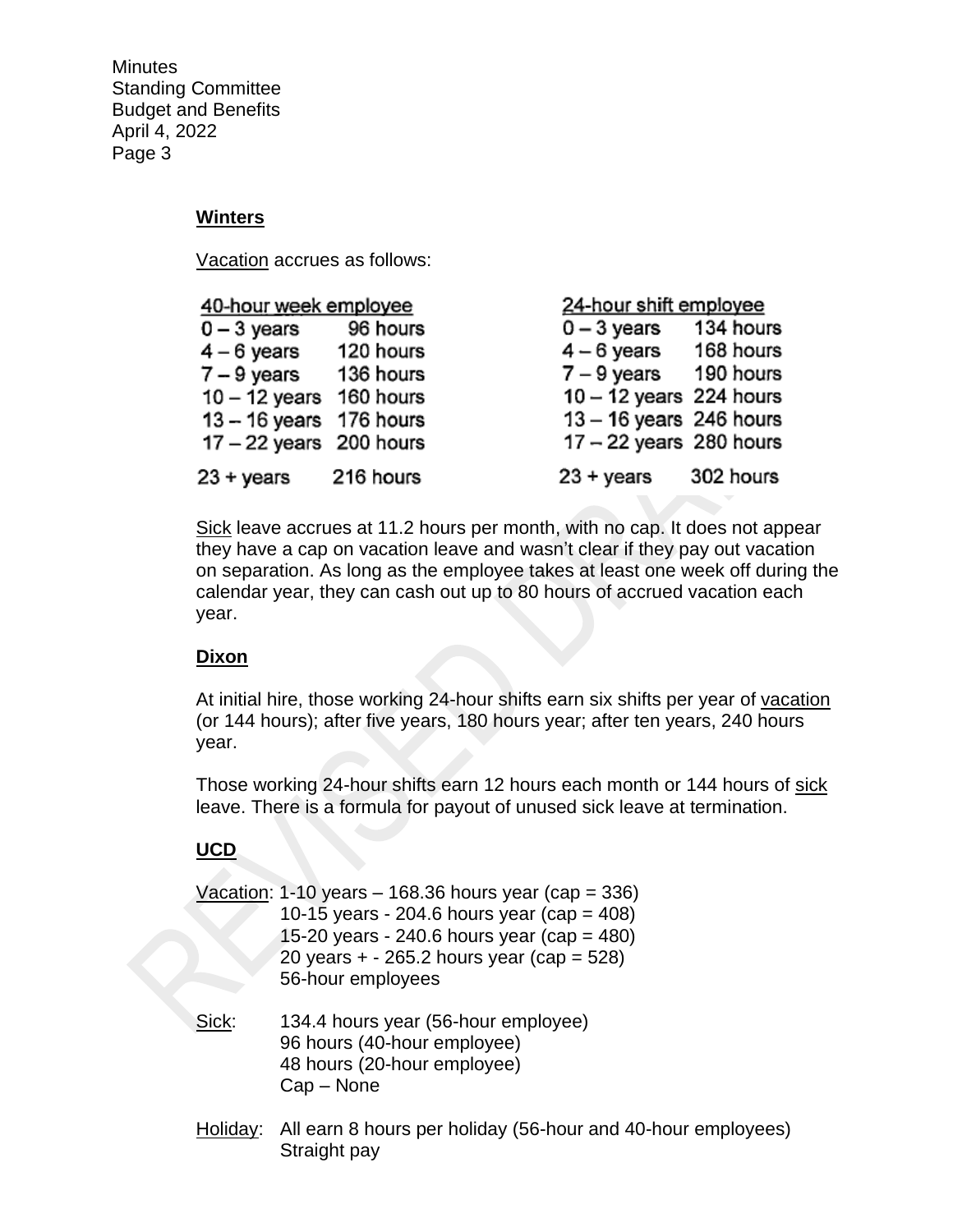> West Plainfield recognizes/compensates for 8 holidays; Willow Oak, 12; Winters, 13; Dixon, 10; UCD, didn't collect.

As a reminder, our current policy for our shift/56-hour employees: vacation accrues at 9.4 hours per month (or 112.8 hours year), with a 159.6 hour cap; sick leave at 8.0 hours per month (or 96 hours year), with a 1,276.8 hour cap. The part-time Battalion Chief accrues 3.35 hours per month vacation (40.2 hours year) and 4 hours per month (48 hours year) sick leave.

However, Chief Rita recently discovered that since January 2021, 56-hour staff have been accruing vacation and sick leave at approximately twice the rates as AC Heins had set the accrual to match the number of days 40 hour employees had accrued per year – 10; and the equivalent for sick days - 12. Chief Rita has instructed that all accruals stop until instructed otherwise.

#### **After much discussion, the committee recommends the following new accrual rates/payments:**

#### Vacation

56-hour employees accrue as follows:

| Years $1 - 3$ | 6 shifts (144 hours year $@$ 12 hours month) |
|---------------|----------------------------------------------|
| Years $3-8$   | 8 shifts (192 hours year @ 16 hours month)   |
| Years 8 -     | 10 shifts (240 hours year @ 20 hours month)  |

Caps as follows:

| Years $1 - 3$ | 244 hours |
|---------------|-----------|
| Years $3 - 8$ | 384 hours |
| Years 8 -     | 480 hours |

- 20-hour employees accrue as follows: 5 hours month, with 120 hour cap
- Accrual begins immediately; use, not until month 7
- 2 sets (or 4 shifts) is max allowed to be taken at one time for 56-hour employees; 40 hours max for 20-hour employees

### Sick

- 56-hour employees accrue at 12 hours per month (144 hours year), with a 1,440 hour cap.
- 20-hour employees accrue at 5 hours month (60 hours year), with a 600 hour cap.
- Accrual begins immediately